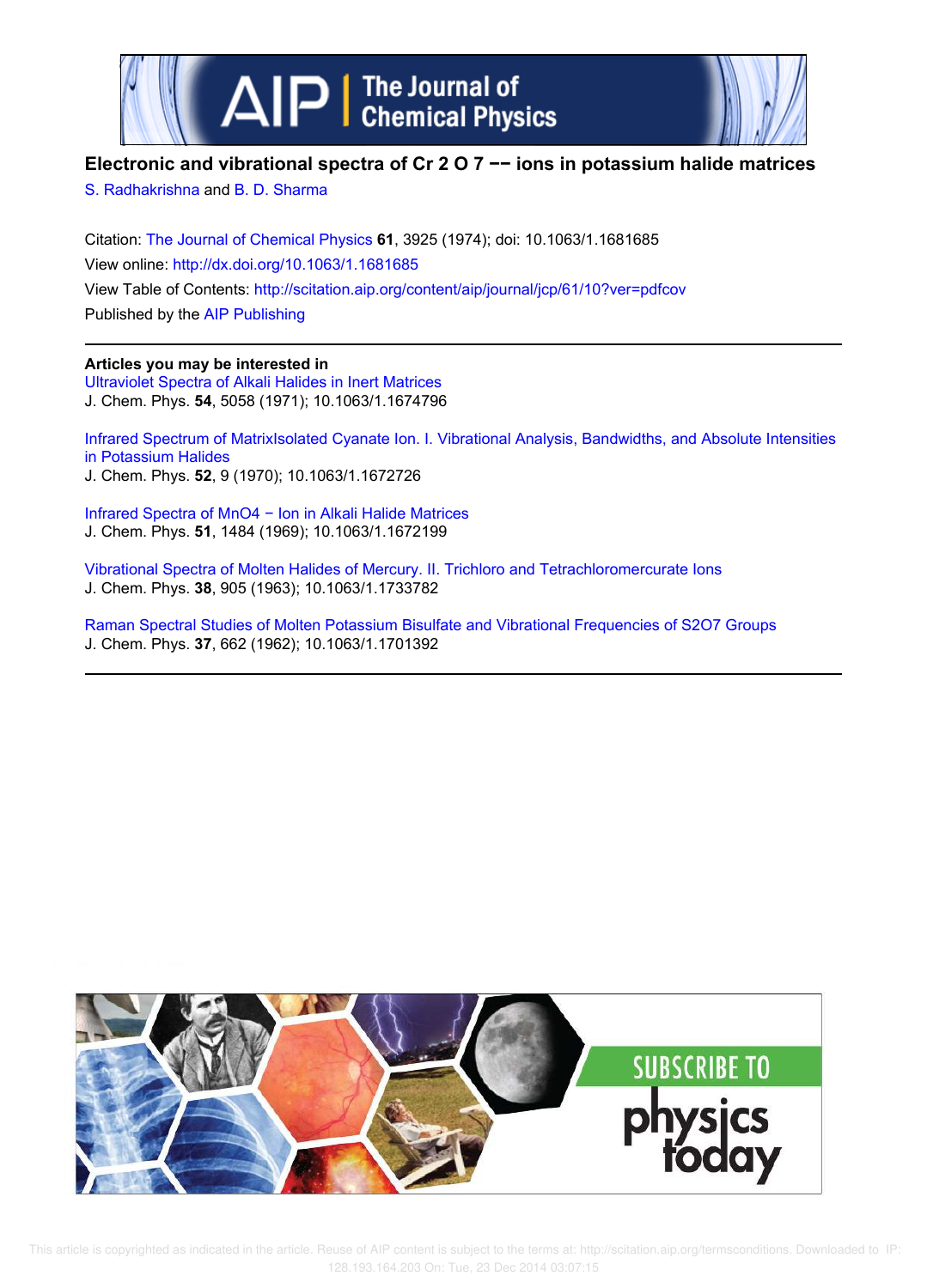# **Electronic and vibrational spectra of Cr<sub>2</sub>O<sub>7</sub><sup>-</sup> ions in potassium halide matrices**

## s. **Radhakrishna and** B. D. **Sharma \***

*Department of Physics, Indian Institute of Technology, Madras-600036, India*  (Received 27 July 1973)

Optical and infrared spectra of dichromate ions in KCI, KBr, and KI matrices are reported. Optical spectra of  $Cr_2O_7^-$  consist of three absorption bands that are attributed to the electronic transitions  ${}^{1}A_{1}(t_{1}^{6})$   ${}^{-1}T_{2}(t_{1}^{5}t_{2}^{1})$ ;  ${}^{1}A_{1}(t_{1}^{6})$   ${}^{-1}E(t_{1}^{5}t_{2}^{1})$  or  ${}^{1}T_{2}(t_{1}^{5}t_{2}^{1})$ ; and  ${}^{1}A_{1}(t_{1}^{6})$   ${}^{-1}T_{2}(t_{1}^{5}e^{1})$  on the basis of molecular orbitals. Fine structure caused by coupled vibration-electronic transitions is observed in the  ${}^{1}A_{1}(t_{1}^{6})$   $\rightarrow$   ${}^{1}T_{2}(t_{1}^{5}e^{1})$  band. This fine structure further splits at low temperature (77°K) because of the symmetry lowering of the dichromate ion from  $T_d$  to  $C_{3y}$ . Infrared spectra show a number of lines. A model that assumes that the dichromate ion enters the lattice by replacing two halide ions with no charge compensating vacancy satisfactorily explains all the experimental results.

### **INTRODUCTION**

In recent years the properties of complex molecular impurities in different crystalline matrices have acquired special interest in solid state research since such investigations yield appreciable information regarding the impurity ions.  $1-6$  In the optical spectra of such complex impurities in crystals, one observes electronic transitions within the molecular orbitals of the ions, but more interesting is the fact that superposed on such electronic transitions a fine structure arising due to the vibration levels of the molecule is also observed. In cases where the symmetry of the molecule is changed in the crystal field, corresponding splittings in the degenerate vibrational and electronic levels of the molecule are also observed. Many forbidden transitions make their appearance because certain selection rules<sup>5</sup> are broken. With a view to study such properties a large ion  $(\text{Cr}_2\text{O}_7)$  has been chosen for the present investigations. The ion has been incorporated in cubic KCI, KBr, and KI matrices. A preliminary report on such investigations has already been published. 6 In this paper we describe the results of detailed investigations on the system.

Dichromate ion consists of a linear Cr-Q-Cr skeleton with each chromium atom having three more oxygen atoms bound to it. The four oxygens around each chromium form a distorted tetrahedron.<sup>7</sup> The over-all symmetry of the molecule as inferred from infrared and Raman spectra is  $C_{2\nu}$ ,  $8.9$  The optical spectra of such molecular ions are treated on the basis of molecular orbital theory.<sup>5,10</sup> The optical absorption spectra of chromate<sup>1</sup> and dichromate (present investigations) ions in aqueous solution are identical in nature. Two bands are observed in each case, which differ slightly in position. X-ray band spectra<sup>11</sup> also agree qualitatively for the two ions. Since the optical properties of these ions arise due to charge transfer from ligands to the metal atoms and the effect of metal-metal ligand is too small on the molecular orbitals, one can consider the dichromate ion to consist of two  $(T_d)$  chromate ions having a common oxygen for all optical transitions. Therefore the molecular orbital picture as proposed for tetrahedral chromate ions<sup>12</sup> is valid in the present case too. All the electronic transitions henceforth discussed in this communication have

thus been accounted for on the basis of molecular orbitals of the chromate ion. However, in explaining the vibrational spectra, one has to consider the over-all symmetry of the dichromate molecule, which is  $C_{2\nu}$  in the present case. 7

#### **EXPERIMENTAL**

Crystals used in the investigations were grown from melt using Kyropoulos technique. AR grade BDH powders of alkali halides and potassium dichromate were used as the growth materials. Some chemical and EPR experiments<sup> $6$ </sup> were performed to confirm that the dichromate ions did not decompose during the growth from melt at high temperatures. Optical spectra were recorded using a Cary-14 spectrophotometer. A metal cryostat was used for low temperature optical experiments. X-ray coloration was done on a Philips x-ray unit with molybdenum target operating at 35 kV and 15 mA. Additive coloration was done by heating the crystals in potassium vapors at high temperatures (400-500°C) in evacuated and sealed glass tubes. Infrared spectra were recorded on Beckman IR-12 and Perkin-Elmer (model 257) units. The absorption due to the host crystal was substracted from the measurements to get the absorption spectra of the impurity.

## **RESULTS AND DISCUSSION**

#### **Optical spectra**

Curve 1 in Fig. 1 shows the optical spectra of aqueous solution of potassium dichromate. Two bands are observed at  $38170$  and  $28170$  cm<sup>-1</sup>, respectively. Figure 2 shows the molecular energy diagram proposed for chrom ate ion having a  $T_d$  symmetry by Ballhausen and Liehr.<sup>12</sup> The two bands observed arise because of transitions from the nonbonding filled  $t_1$  orbital to the antibonding empty  $t_2$  and  $e$  orbitals, respectively. In the ground state the  $t_1$  orbitals are completely filled. The  $f$  ground state is therefore represented by the total symmetric  ${}^{1}A_1$  state. The first excited configuration  $t \frac{5}{1}e^{1}$ results in the  $^{1.3}(T_{1}, T_{2})$  states in order of increasing energy.<sup>10</sup> The only allowed transition is  ${}^{1}A_{1} - {}^{1}T_{2}$  which corresponds to the bands around 28170 cm<sup>-1</sup>. The next higher excited configuration of the dichromate ion is  $t_1^5 t_2^1$  which leads to the states  $^{1,3}(A_2, E, T_1, T_2)$  in order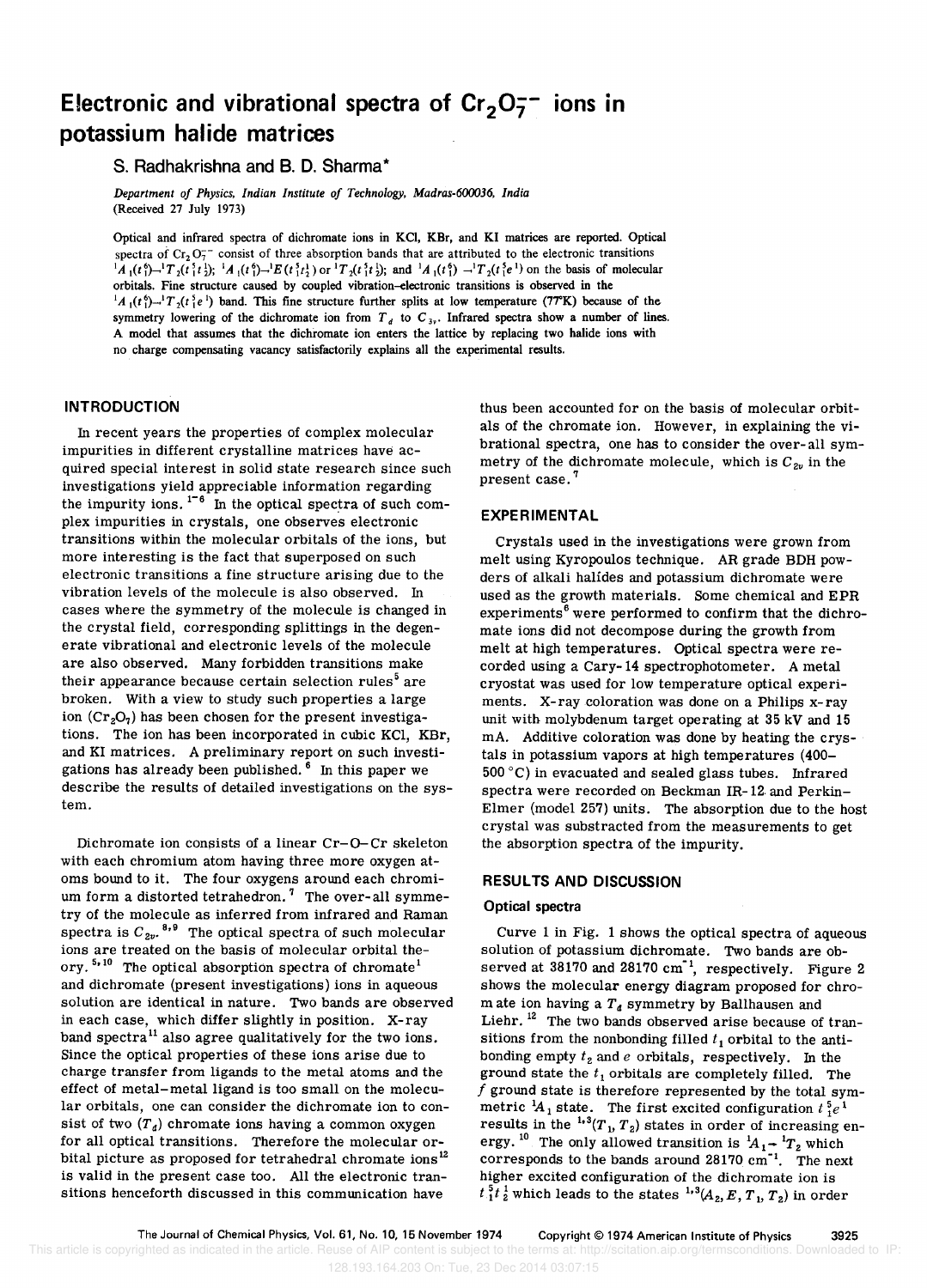

FIG. 1. Optical absorption spectra of  $K_2Cr_2O_7$  aqueous solution (curve 1 at 300 °K) and KBr: Cr<sub>2</sub>O<sub>7</sub><sup>-</sup> (curves 2 and 3 at 300 and 700 °K, respectively) .

of increasing energy. In this case also there is only one allowed transition namely  ${}^{1}A_{1}$  +  ${}^{1}T_{2}$ , which corresponds to the band around  $38170 \text{ cm}^{-1}$ .

3926

Curves 2 and 3 in Fig. 1 show the optical spectra of KBr crystals containing dichromate ions at 300 and 77°K, respectively. Two bands around 28000 and 40000  $cm^{-1}$  are observed at 300 °K. The visible band shows a fine structure with an average spacing  $780 \text{ cm}^{-1}$  between

the lines. The ultraviolet band does not show any structure. These two bands are attributed to the allowed transitions  ${}^{1}A_{1}$  +  ${}^{1}T_{2}(t \frac{5}{1}e^{1})$  and  ${}^{1}A_{1}$  +  ${}^{1}T_{2}(t \frac{5}{1}t \frac{1}{2})$ , respectively. The fine structure in the visible band is attributed to the coupled vibration-electronic transitions.<sup>5</sup> Since the transition involved is a nonbonding to antibonding orbital transition, the molecule expands in the excited state and the Condon parabola shifts in position. The minima of the ground state and the excited state para-



FIG. 2. Molecular energy level scheme for complex chromate ion $\left(T_d \text{ symmetry}\right)$ illustrating both and bondings.

#### J. Chern. Phys., Vol. 61, No. 10, 15 November 1974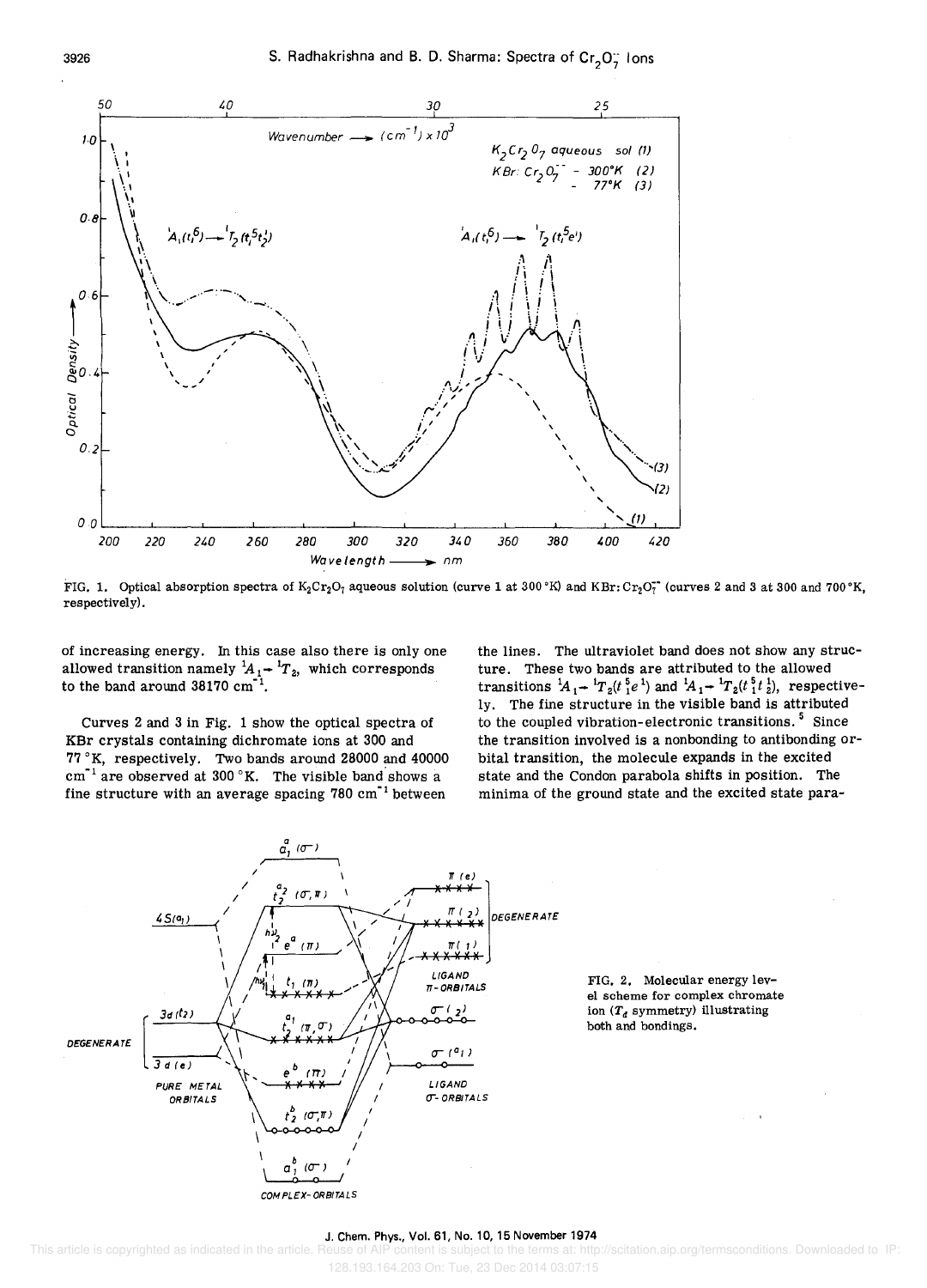TABLE I. Peak positions of the various transitions of dichromate ion in solution (300 °K) and different matrices at 77 °K.

| $(Cr_2O_7)^{-1}$ in<br>various matrices | Transition<br>$(cm-1)$ | Transition<br>${}^{1}A_{1} \rightarrow {}^{1}T_{2}(t_{1}^{5}e^{1})$ ${}^{1}A_{1} {}^{1}E$ or ${}^{1}T_{1}(t_{1}^{5}t_{2}^{1})$<br>$(cm^{-1})$ | Transition<br>${}^1A_1 \rightarrow {}^1T_2(t_1^5t_2^1)$<br>$\rm (cm^{-1})$ |  |
|-----------------------------------------|------------------------|-----------------------------------------------------------------------------------------------------------------------------------------------|----------------------------------------------------------------------------|--|
| $K_2Cr_2O_2$ -water<br>Solution         | 28170                  | Not observed                                                                                                                                  | 38170                                                                      |  |
| KC1                                     | 26670                  | 37310                                                                                                                                         | 40320                                                                      |  |
| <b>KBr</b>                              | 27030                  | 37040                                                                                                                                         | 40000                                                                      |  |
| ΚI                                      | 27400                  | 36360                                                                                                                                         | 38460                                                                      |  |

bola no longer lie at the same position. The selection rule, 5 that transitions can take place only between two electronic levels which have the same vibrational states, becomes invalid. One observes transitions from the ground state to the various vibrational overtones in the excited state. $2$  The spacing between the two adjacent lines gives the frequency of the total symmetric mode of vibration in the excited state. We notice that the frequency of this mode in the excited state is decreased to  $780$  from 895 cm<sup>-1</sup> in the ground state as inferred from infrared measurements (discussed in next section) in KBr:  $Cr_2O_7^{\sim}$  crystals. At low temperatures (77 °K) another band appears on the low energy side of the band corresponding to the transition  ${}^1A_1$  +  ${}^1T_2(t_1^5t_2^1)$ . The difference between the two bands is  $\sim 3000 \text{ cm}^{-1}$ . The two bands can be seen clearly in the curve 3 of Fig. 1. This new band is probably due to one of the forbidden transitions to the levels <sup>1</sup>E or <sup>1</sup>T<sub>1</sub> lying below <sup>1</sup>T<sub>2</sub> level and become allowed partially in the crystal field.<sup>3</sup> Similar results are obtained in other crystals also. The position of this forbidden band and the other allowed bands are briefly summarized in Table 1.

| KCL             | KBr                | KI                 |
|-----------------|--------------------|--------------------|
| 25477           | 25740              | 25850              |
|                 | 25940*             | $26032^a$          |
| 26281           | 26523              | 26621              |
|                 | $26725^{\text{a}}$ | $26807^2$          |
| 27064           | 27313              | 27406              |
|                 | $27510^2$          | $27582^4$          |
| 27855           | 28084              | 28166              |
|                 | $28285^2$          | 28350 <sup>2</sup> |
| 28719           | 28856              | 28906              |
|                 | $29055^2$          | $29088^2$          |
| 29499           | 29626              | 29654              |
|                 | $29824^2$          | $29829^*$          |
| 30303           | 30416              | 30419              |
| Average spacing | Average            | Average            |
|                 | spacing            | spacing            |
| (804)           | (779)              | (761)              |
|                 | $(200)^b$          | $(181)^{b}$        |

TABLE II. Peak positions in  $cm<sup>-1</sup>$  of various fine structure lines in the visible band of dichromate ion at 77 °K in different matrices.

aSet of weaker lines.

bAverage spacing between a weak line and an adjacent intense line on the low energy side.

The fine structure in the band corresponding to the transition  ${}^1A_1$ <sup>+</sup> ${}^1T_2(t \tbinom{5}{1}e^1)$  shows further splitting at lower temperatures. As can be seen from Fig. 1 (curve 3) at 77 °K the fine structure shows an asymmetry and another set of poorly resolved fine structure lines appear on the higher energy side of the original lines. The two adjacent lines are separated from each other by an average spacing  $\sim 200 \text{ cm}^{-1}$ . If one joins the tips of the two sets of lines separately, two different bands separated by



FIG. 3. Optical absorption spectra of  $KI: Cr_2O_7^{--}$  crystals (curve 1 at 300°K and curve 2 at 77°K).

#### J. Chem. Phys., Vol. 61, No. 10, 15 November 1974

128.193.164.203 On: Tue, 23 Dec 2014 03:07:15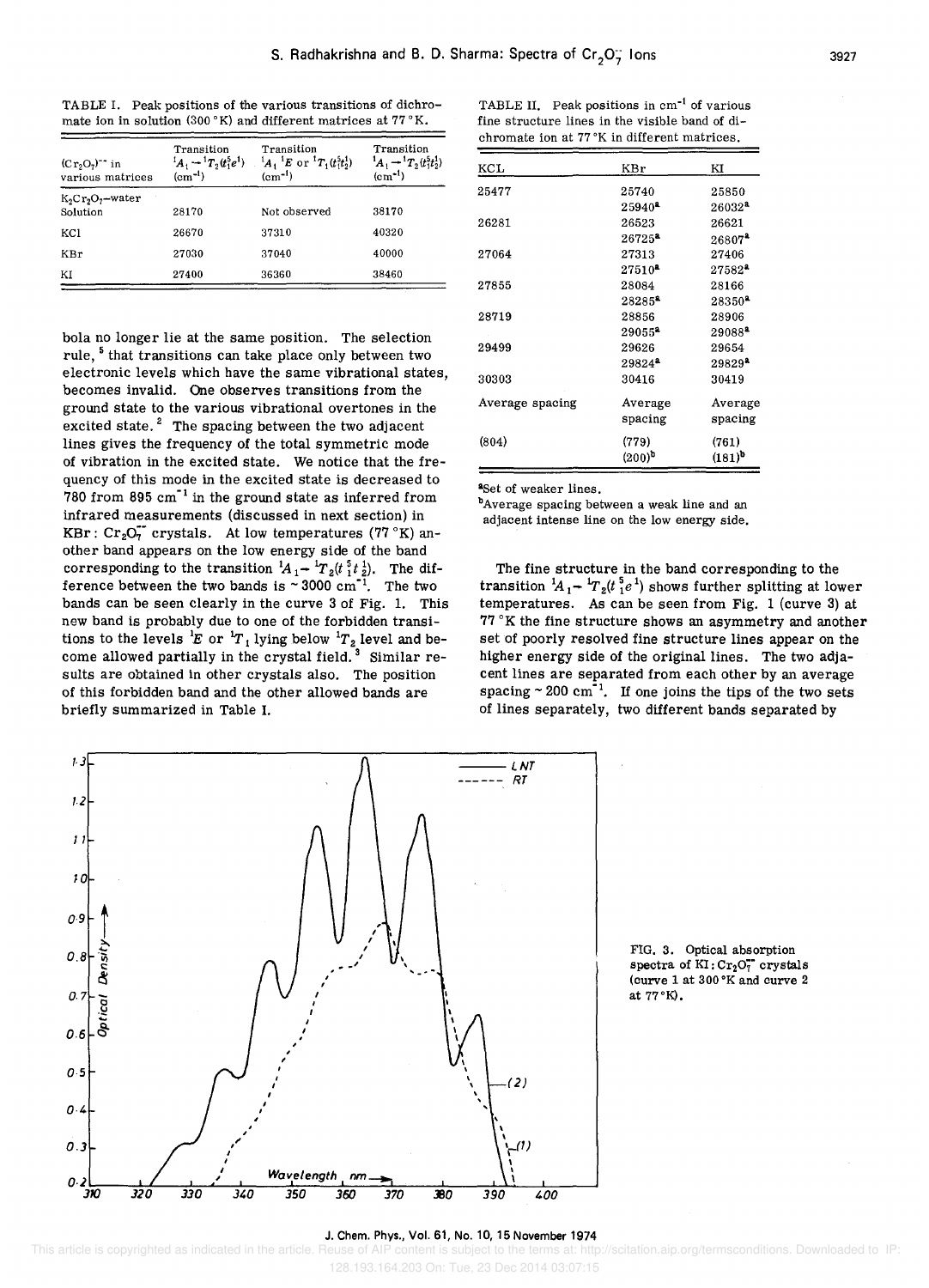TABLE III. Vibrational spectra in cm<sup>-1</sup> of dichromate ions in various matrices at room temperature. (d) indicates diffused lines, (s) symmetric, and (as) antisymmetric.

| $K_2Cr_2O_7(8)$ | KCl                   | KBr                   | ΚI                    | Assignment                                 |
|-----------------|-----------------------|-----------------------|-----------------------|--------------------------------------------|
| 556<br>566      | 580 (d)               | $562$ (d)             | 550 (d)               | $\boldsymbol{A}_1$<br>$s(Cr-O-Cr)$         |
| 764<br>796      | 765<br>770 (d)<br>794 | 760<br>771 (d)<br>780 | 737<br>740 (d)<br>753 | $B_{1}$<br>$as(Cr-O-Cr)$                   |
| 885<br>891      | 899<br>905            | 895                   | 885                   | $B_{1}$<br>$s(CrO_3)$                      |
| 902<br>908      | $918$ (d)             |                       | $908$ (d)             | $\boldsymbol{A}_1$<br>s(CrO <sub>3</sub> ) |
| 924             |                       |                       |                       |                                            |
| 934             | 975                   | 948                   | 930                   |                                            |
| 940             | 980                   | 954                   | 950                   | $A_1, A_2$                                 |
| 946             | 998                   | 965                   | 958                   | $B_1$ , $B_2$                              |
| 950             | 1003                  | 970                   | 967                   | as(CrO <sub>3</sub> )                      |
| 956             |                       |                       |                       |                                            |
| 966             |                       |                       |                       |                                            |

 $\sim$  200 cm<sup>-1</sup> are obtained. In KI crystals the two sets of lines are clearly resolved as shown in Fig. 3. The spacing between the two sets of lines is  $\sim 180 \text{ cm}^{-1}$ . In KCI crystals the splitting could not be determined due to poor resolution and low concentration of the dichromate ions. The concentration of the dichromate ions which could be doped in KCI was small, probably due to the smaller radius of the chlorine ions. The fine structure observed has been tabulated in Table II. The spacing between various vibrational levels along with the average splittings observed in  ${}^{1}T_{2}$  level for KBr and KI

#### matrices are tabulated.

In alkali halide crystals doped with chromate  $i$ ons<sup>2,4</sup> it was found that the chromate ion enters the lattice by replacing one halide ion. The chromium ion sits at the halide ion site and the four oxygens form a tetrahedron along the diagonals of the unit cell with one charge compensating vacancy created in the neighborhood. In case of the dichromate ion, since the ion is quite large, it cannot be accomodated in place of one halide ion. A possible position of such an ion in the lattice can be obtained by joining two chromate ions in the lattice such that they share one of the oxygens. The two chromium atoms sit at two halide ion sites along the  $\langle 110 \rangle$  direction. The Cr-O bond involving the common oxygen is thus disturbed. Moreover no anionic vacancies are required for charge compensation. The change in one of the four Cr-O bonds of the chromate ion should lower the symmetry of the molecule. However at room temperature (300 $\mathrm{K}$ ) no splittings could be found in the optical absorption spectra. At low temperatures the lattice contracts and the distortion is much more increased. Also the resolution of the various lines improves considerably. Each chromate ion of the dichromate molecule can be assumed to have  $C_{3v}$  symmetry with the  $C_3$ axis lying along the common Cr-O bond. As shown in Figs. 1 and 3 the optical bands shift in energy due to the increased crystalline field at low temperatures and a splitting in the visible band due to symmetry lowering is also observed. In  $C_{3\nu}$  symmetry the  ${}^{1}T_{2}$  level splits in to two states, namely  ${}^{1}A_1$  and  ${}^{1}E$ . Both the transitions  ${}^{1}A_{1}(t_{1}^{6}) \rightarrow {}^{1}A_{1}(t_{1}^{5}e^{1})$  and  ${}^{1}A_{1}(t_{1}^{6}) \rightarrow {}^{1}E(t_{1}^{5}e^{1})$  are allowed transitions and therefore two bands are observed in the visible region of the optical spectra. The two sets of fine



#### J. Chem. Phys., Vol. 61, No. 10, 15 November 1974

<sup>128.193.164.203</sup> On: Tue, 23 Dec 2014 03:07:15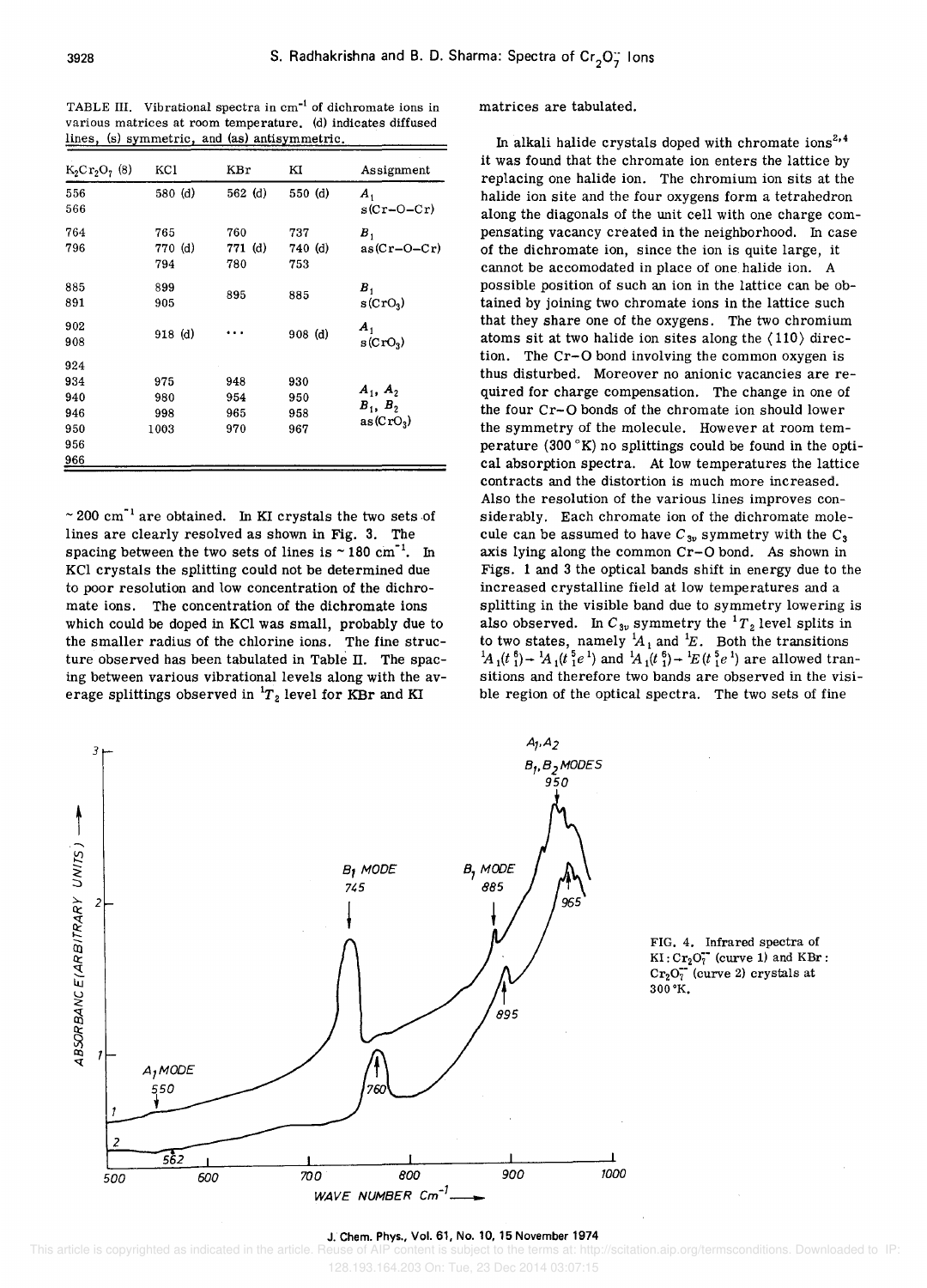structure lines shown in Fig. 3 arise due to the transitions from the ground state to the various vibrational overtones of the two split excited states  $A_1$  and  $E$ . The spacing between a weak and an adjacent strong line on the low energy side gives the magnitude of splitting in the  ${}^{1}T_{2}$  state. Such splittings are not observed in the spectra of chromate ion in alkali halides since each  $Cr-O$  bond is equally affected by the crystalline field.<sup>2</sup> However, similar splittings have been reported in the case of  $\text{MnO}_4$  ion when placed in  $C_{3v}$  symmetry.<sup>3</sup> The splittings, however, were large,  $500 \text{ cm}^{-1}$  compared to the present case, which is only  $\sim 200 \text{ cm}^{-1}$ . The other possibility, that these two sets of fine structure lines may arise due to the transitions from the other vibrational levels of the ground state, as observed in chromate doped alkali sulfates,  $\frac{1}{1}$  is ruled out in the present case since the two sets are observed only at low temperatures (77 $\mathrm{K}$ ). The various vibrational levels of the ground state are occupied according to Boltzmann factor and so the intensity of lines which arise from higher vibrational levels of the ground state should decrease at lower temperatures and vice-versa. Experiments in the present case showed no such behavior. No structure was observed in the transition  ${}^1A_1$  +  ${}^1T_2$ ( ${}^5t_1{}^1_2$ ). At lower temperatures, however, some unresolved structure appeared. No splittings could be detected in this band. This indicates that the splitting in the level  ${}^{1}T_{2}(t_1^5t_2^1)$  is very small.

On x irradiation of such crystals no appreciable change could be detected in the optical bands of the dichromate ion. It was found difficult to color these crystals and irradiation doses up to 48 h resulted in a very small concentration of the *F* centers. No EPR signal other than that due to the *F* centers was detected in the irradiated samples. This shows that the dichromate ion is unaffected by x irradiation. However, on additive coloration the absorption spectra of the dichromate ion disappears and a feeble *F* band is formed. No other EPR signal was detected even in additively colored sampIes. Heat treatments up to 600 ° C could not restore the original spectra of the crystals. It is definite that dichromate ions are reduced, but nothing definite can be said about the new products formed.

#### **Infrared spectra**

The vibrational spectra of dichromate ion can be divided into two categories, one arising from the nonlinear Cr-O-Cr skeleton and other arising from the internal vibrations of the two trigonal pyramidal  $CrO<sub>3</sub>$  groups. Therefore, in the first approximation some of the vibrations of the latter type should coincide with the vibra- . tional frequencies of the chromate ion. However, the internal and external vibrations become coupled and the difference in the frequencies is very large. Figure 4 shows the room temperature (300 $\,^{\circ}\text{K}$ ) infrared spectra of KBr and KI crystals containing dichromate ions. There are a number of lines in the spectra. Some of the lines are clearly resolved while some have an unresolved structure. In case the Cr-O-Cr had been a linear chain, the symmetry of the ion would be  $D_{3d}$  or  $D_{3h}$ . In that case one would get only six or ten infrared active

modes, respectively. The large number of lines indicate that the Cr-O-Cr chain is nonlinear and so the symmetry of the ion is  $C_{2v}$  or lower.  $8.9$  In  $C_{2v}$  symmetry only 17 out of the 21 fundamental modes of vibration are infrared active.

The infrared band near 745 cm<sup>-1</sup> in KI has a manifold unresolved structure and is ascribed to the  $B_1$  antisymmetric stretching mode of the Cr-O-Cr skeletons. A feeble band appears near  $550 \text{ cm}^{-1}$  and corresponds to the  $A_1$  symmetric mode of the Cr-O-Cr skeleton. The band around 950 cm"1 has a very well resolved structure. This manifold is attributed to the antisymmetric stretching  $A_1$ ,  $A_2$ ,  $B_1$ ,  $B_2$  modes of the trigonal pyramidal CrO<sub>3</sub> groups. The sharp line at  $885 \text{ cm}^{-1}$  represents the symmetric stretching  $B_1$  mode of the CrO<sub>3</sub> groups. The same mode was also observed in the vibration-electronic coupled transitions discussed in the previous section. The frequency of the mode was found to be  $760 \text{ cm}^{-1}$  at  $77°$ K in the excited state. Similar results are obtained in other crystals also. The results and the assignments are briefly summarized in Table III. The infrared spectra show that the dichromate ion has a  $C_{2v}$  or lower symmetry. The frequencies reported<sup>8</sup> for  $K_2Cr_2O_7$  have also been included in the table for comparison. It can be seen that the frequency values are the highest in KCl matrix implying that the dichromate ion has maximum compression in this lattice. This is evident since the lattice constant of KCl is the smallest of the three potassium halides.

Heat treatments to the samples did not cause any change to the infrared spectra of these crystals. This indicates that no charge compensating vacancies are present in the system. The bound anion vacancy should move away from the impurity ion at high temperatures. Since the anionic vacancy is less mobile in alkali halides, one would expect a change in the immediate neighborhood of the dichromate ion upon heat treatments. This would result in a change in the infrared spectra of the crystals as observed in chromate doped alkali halide crystals<sup>2</sup> where an associated anionic vacancy was present for charge compensation. Also, no dielectric loss peak was observed in the dielectric loss experiments due to impurity-vacancy dipole relaxations. Thus the model proposed satisfactorily explains all the observed optical and infrared results. It can be concluded that the dichromate ion enters the potassium halide matrices by substituting for two halide ions and that no charge compensating defects are created.

#### **ACKNOWLEDGMENTS**

The authors would like to thank Professor C. Ramasastry for many helpful discussions and Dr. G. Aravamudan for the chemical analysis of the samples. One of the authors (BDS) wishes to acknowledge the financial support from CSIR in the form of senior research fellowship.

\*Present address: Centre for Systems & Devices, Department of Electrical Engineering, Indian Institute of Technology, Madras 600 036, India.